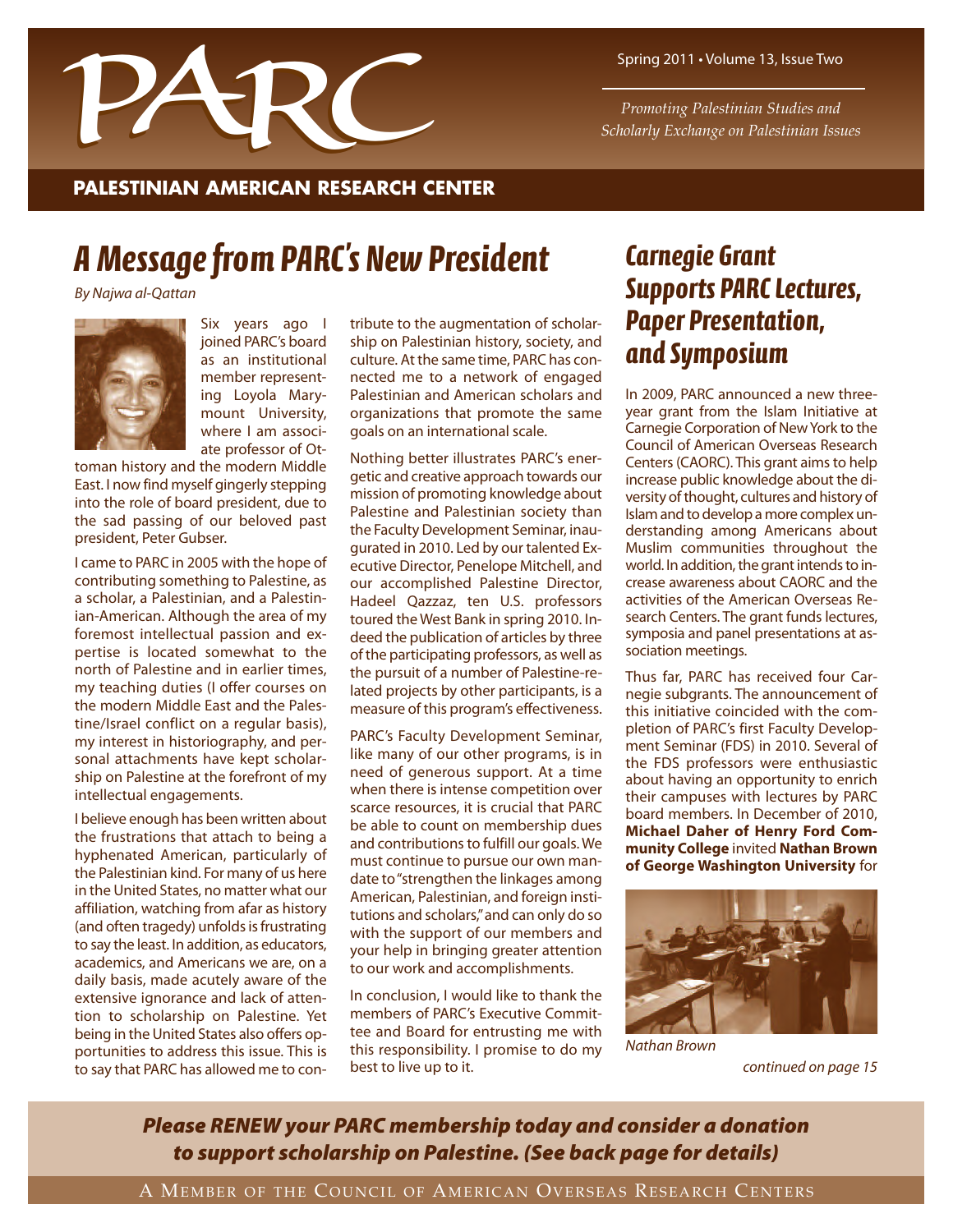### **2011 PARC Board of Directors**

# *Around the PARC*



#### By Penelope Mitchell, Executive Director

Although certainly a financially challenging year, **2011 has rallied an outpouring of support** for PARC in terms of donations as well as membership. Donations this year have surpassed those of any other year in PARC's 14-year history. We now are at our highest membership level in PARC's history with almost 200

individual and 21 institutional members. These indicators signal both the generosity and the commitment of PARC's membership. The letters that we have received over the last several months, especially those from fellows, speak of the steadfastness of the community of scholars working on Palestine as well as the firm belief in the importance and value of our work. More than ever, we rely on your support and contributions in order to persevere and expand our work in 2012. PARC continues to face significant challenges as we seek to secure long-term, alternative sources of funding and weather these difficult economic times. In recognition of your support, this newsletter contains a listing of our donors. I extend PARC's deepest appreciation to each of you.

PARC warmly and enthusiatically welcomes Najwa al-Qattan as our new board president. As a board member since 2005, Najwa has amply demonstrated her deep commitment to PARC's mission. I am confident that Najwa is precisely the right person to provide leadership for PARC at this challenging time. PARC has received a **new, annual fellowship for Palestinian researchers** from Dina Rizk and Alfred Khoury in memory of **Abla Haddad and Najib Khoury**. An article on page 12 gives more details about this fellowship. We are grateful for the Khourys'continuing and generous support to PARC that has taken many forms over the years. PARC would also like to recognize a new contributor, **Leila Mikdadi al-Qattan**, who has made a thoughtful donation to support a fellowship for a Palestinian researcher. Steadfast, long-time donors **Omar and Nancy Kader** have also made a donation for a PARC fellowship. The growth of individuals and families committed to supporting Palestinian research is especially heartening and helps us move forward with confidence. PARC extends its sincerest thanks to the **Palestine Investment Fund** for its continuing donation to PARC in the form of two fellowships for Palestinians. We appreciate that PIF recognizes and supports the important contribution made by researchers in Palestine. PARC also received a new and generous donation from **the Office of Prime Minister Salam Fayyad** to support six Palestinian research fellowships. These donations have enabled PARC to fund a total of 11 research fellowships for Palestinians for 2011- 2012. Special recognition also goes to **Ann Lesch** for her commitment to help support PARC's U.S. office. As a former PARC director, Ann's donations to PARC have helped to support numerous activities over the years. Finally, we offer our deepest appreciation to **Abdul Muhsin al-Qattan**, who responded with profound generosity to PARC's hour of deepest need when we faced the U.S. Department of Education's cancellation of the American Overseas Research Centers program.

Profiles of the remaining **2010-2011 fellows**, five Americans and three Palestinians, include a wide range of topics that further demonstrate the value of opening PARC's research competition to scholars from all fields of study. U.S. fellows are funded through a grant from the Educational and Cultural Affairs Bureau of the U.S. Department of State. Palestinian fellowships are funded through grants to PARC mentioned above as well as your donations. These fellows'research includes diverse subjects such as the dilemma of human capital usage in Palestine; vegetables and intestinal parasites in Gaza; the use of folktales in framing national identify and collective memory; an ethnographic study of interaction between Palestinians inside Israel and those in the West Bank; a history of the Ramallah/Al Bireh Friends Schools; a children's geography of Balata refugee camp; the use of music in constructing and negotiating cultural, ethnic, and national identities; and Russian influence, via the Russian Orthodox

#### **Officers** Najwa al-Qattan, *President* Rochelle A. Davis, Vice President Julie Peteet, *Secretary* Kimberly Katz, *Treasurer*

#### **Members**

Nathan Brown Beshara Doumani Dina Rizk Khoury Ann M. Lesch Zachary Lockman Loren Lybarger Philip Mattar Jennifer Olmsted Susan Slyomovics Charles D. Smith

#### **Palestine Advisory Board**

Mohammed al-Mbaid, Chair Najwa Rizkallah-Khader, *Treasurer* Mkhaimar Abusada Akram Daoud Anita Vitullo Khoury Mouin Rabbani Mira Rizek Nadim N. Rouhana Sabri Saidam Jacqueline Sfeir

#### **U.S. Office**

Penelope Mitchell, *Executive Director* Basma Guthrie, *U.S. Office Manager* Shelby Kinnaird, *Webmaster* 2500 Wisconsin Ave., NW, #141 Washington, DC 20007 **Phone:** 443-421-7910 **E-mail:** us.parc@gmail.com **Web Site:** http://www.parc-us-pal.org

#### **Palestine Office**

Hadeel Qazzaz, *Palestine Director* Zena Erikat, *Administrative Assistant* Sally Abu Bakr, *Librarian* PO Box 549, Emil Habibi Street 4th Floor, Al Nahda Building Almasyoon, Ramallah West Bank, Palestine **Phone:** 972-2-297-4240 **E-mail:** parcpal@gmail.com

### **Palestinian American Research Center Newsletter Spring 2011**

### **Editorial Committee**

Penelope Mitchell Basma Guthrie Kaylan Geiger Charles D. Smith

Morris Cobern, *Editor* Ross Feldner, New Age Graphics, *Design & Layout*

This newsletter is published twice yearly, spring and fall, by the Palestinian American Research Center. Material for publication in the newsletter may be submitted to the U.S.office. PARC does not guarantee that any materials submitted will be published in its newsletter or in any other publication under its control. Publication by PARC will be determined solely by its officers and directors on a space-available basis.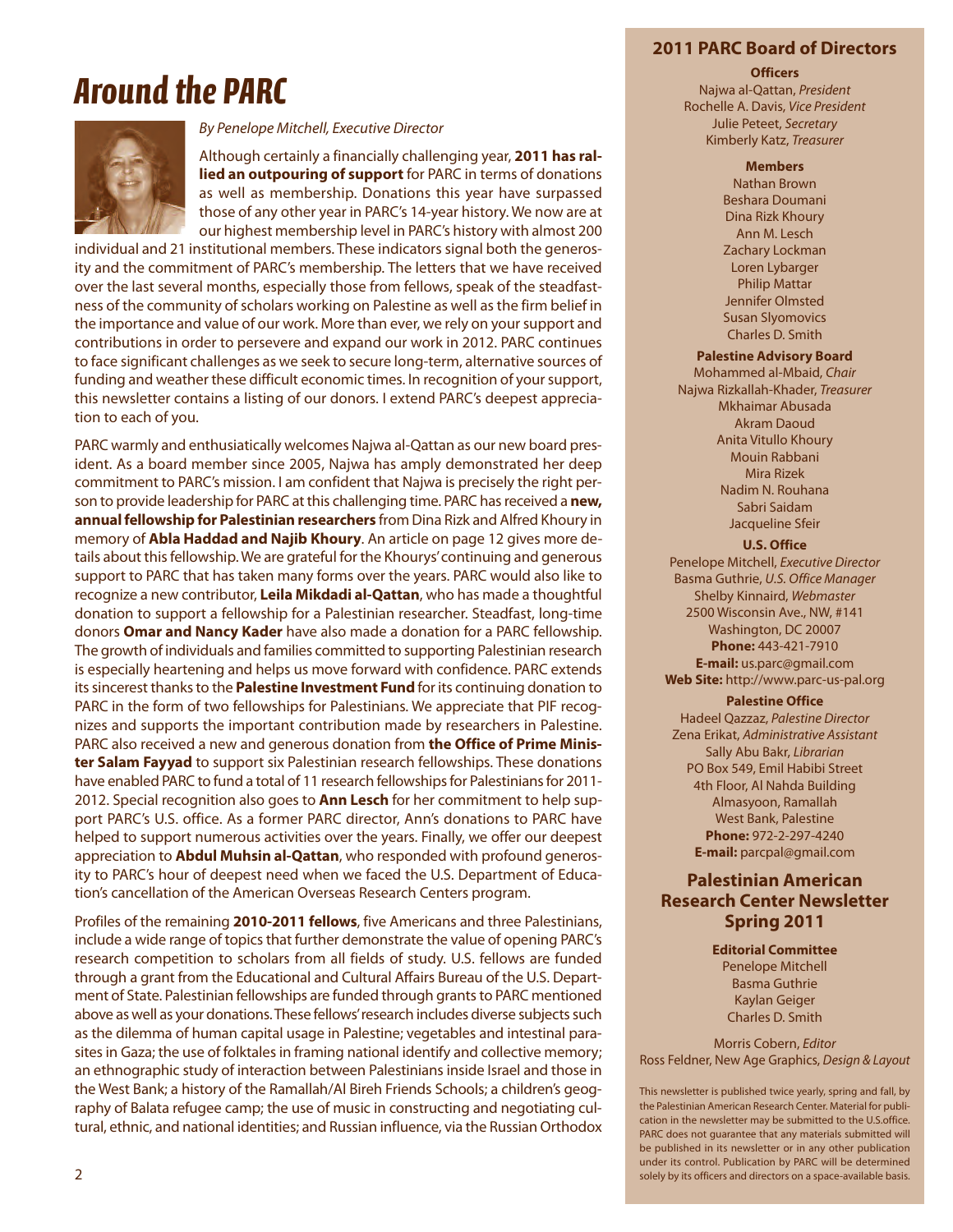#### *Around the PARC*

schools in Palestine, on Arabic literature in the late 19th and early 20th centuries. We hope that you will enjoy learning more about these researchers' studies.

From our **alumni fellows**, we have information on their latest news and three synopses of final reports. We are pleased to report that responses to our requests for alumni news have been growing as we all work to strengthen connections among the exemplary and dedicated community of scholars working on Palestine. We look forward to hearing from more of you for the Spring 2012 newsletter. We would also like to thank seven alumni fellows for donations of their books to the PARC/IPS library in Ramallah. We now have a special shelf in the library that showcases our fellows' publications. We encourage fellows to continue their donations to our library in Ramallah. With a generous grant from the Educational and Cultural Affairs Bureau of the U.S. Department of State, we are now able to ship these publications to Palestine. The next shipment will include books graciously donated by many of the publishers who exhibited at MESA.

PARC is developing a **new page on our website for alumni fellow publications** related to Palestine. If all alumni fellows might send us full citations for their publications, including books, chapters, edited volumes, and articles, this would considerably speed the process of developing this new resource. We believe this will be an excellent opportunity to showcase your work and provide a valuable source of information for scholars doing research on Palestine.

Of particular note are our accomplishments under **Carnegie Corporation of New York's three-year grant to the Council of American Overseas Research Centers (CAORC)**. The "Islam Initiative" aims to increase public knowledge about the diversity of thought, cultures, and history of Islam and to develop a more complex understanding among Americans about Muslim communities throughout the world. The program will also help to disseminate information about CAORC and the work of the American Overseas Research Cen-



CAORC staff and center directors in Mongolia

ters. To date, PARC has received several Carnegie grants for U.S. professors on PARC's 2010 Faculty Development Seminar as well as others who have worked closely with PARC. An article beginning on page 1 gives details of the various projects conducted under this initiative.

A **recap of our MESA 2010 panel** in San Diego and their presentations in Washington, D.C., are also included in this issue on page 12. Special thanks are extended to board member Nathan Brown for arranging the talks at George Washington University for our MESA panelists.

We would also like to draw attention to PARC board member **Rochelle Davis' book** *Palestinian Village Histories: Geographies of the Displaced*, Stanford University Press, 2010, that won the 2011 Albert Hourani Book Award at MESA this year. The award was established in 1991 to recognize outstanding publications in Middle East studies. Davis' book addresses how Palestinian refugees today write histories of their villages that were destroyed in the 1948 war, and the stories and commemorations of village life that are circulated and enacted in the Diaspora. This work is based on over 120 village memorial books composed by refugees and displaced persons in Syria, Jordan, Lebanon, the West Bank, Gaza, and Israel, and Davis' ethnographic research in these communities.

From August 14-17, 2011, in Ulaanbaatar, Mongolia, the American Center for Mongolian Studies hosted the**biennial meeting of the Council of American Overseas Research Centers,** in which PARC participated.The meetings brought together over 60 representatives of 21 American Overseas Research Centers located in countries around the world, including Algeria, Afghanistan, Bangladesh, Bulgaria, Cambodia, Cyprus, Egypt, India, Iran, Iraq, Israel, Jordan, Mexico, Mongolia, Pakistan, Palestine, Senegal, Sri Lanka, Tunisia, Turkey and Yemen. Discussions were held on expanding cooperative research programs, trainings, and fellowships; center administration; and joint technological applications. Meeting participants also discussed how to foster academic research and cultural heritage preservation. Particularly interesting were the presentations from the Tunisia, Yemen, and Egypt directors about how they managed operations during the "Arab Spring."

## *Alumni Updates and Final Report Synopses*

All PARC fellows are invited to submit their news for the Spring 2012 newsletter. Please send information on promotions, new positions, publications, conferences, etc. We also invite you to submit a synopsis of your final report for the newsletter. We look forward to hearing from you! Please send all information to us.parc@gmail.com.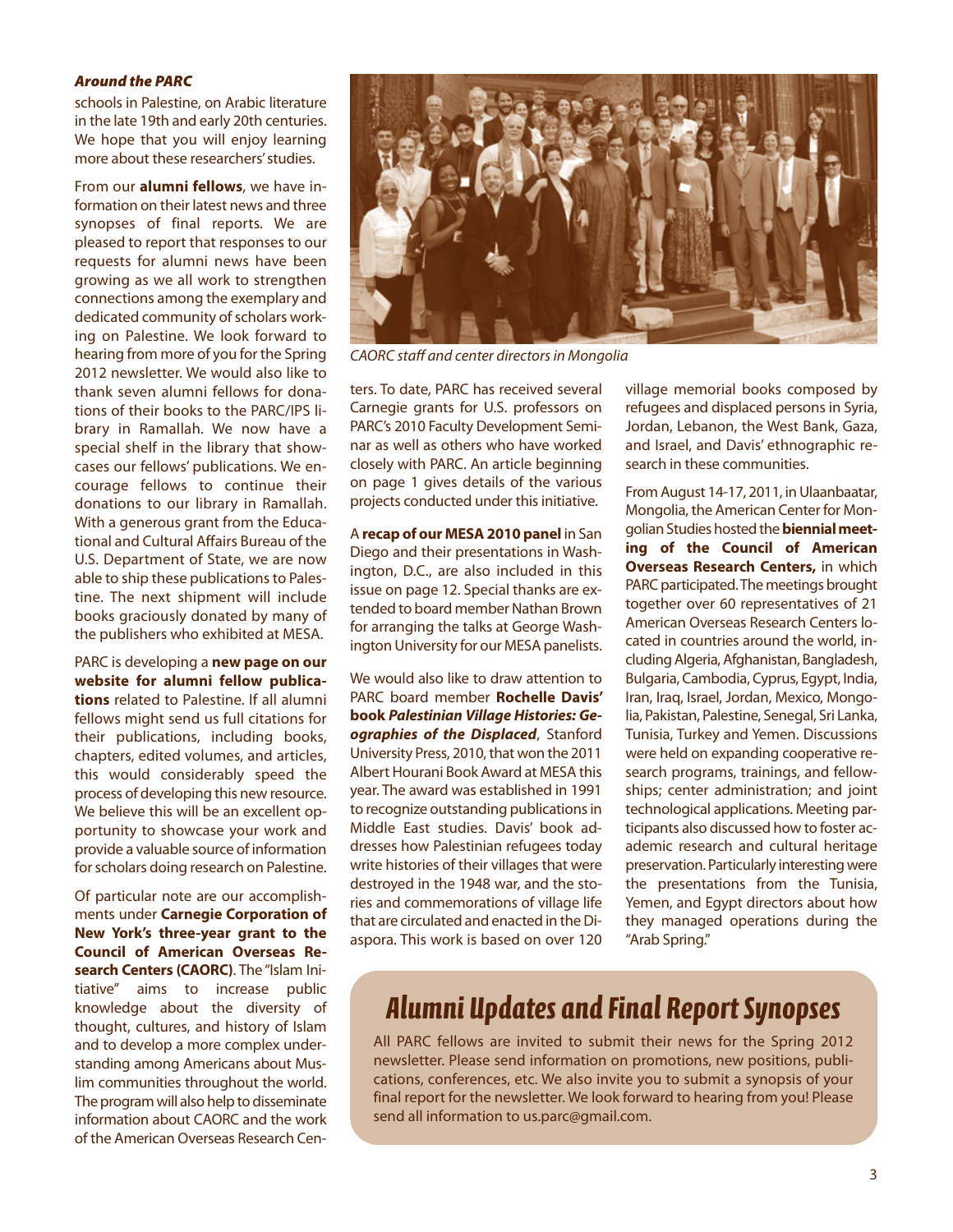## *PROFILES*



## *Yousef Adwan*

**Human Capital Accumulation and Economic Growth in Developing Countries: A Case study of the Palestinian Economy**

Yousef Adwan's research is rooted in the extensive writings about the increasing gap between nations in terms of development achievements, economic prosperity, and production capacities. Specifically, economic theories assert the important role of human capital in increasing labor productivity, reducing production costs, and facilitating technology diffusion. These factors all help to ensure sustainable economic development. Adwan's research focuses on human capital resources in the Palestinian context and examines the severe economic and political constraints that have handicapped the Palestinian economy from optimally using its human capital resources. Taken together, labor supply-demand mismatching, the brain drain, a low level of technology installation, inefficient allocation of skilled labor in favor of the public sector, and the low wages paid in this sector, combine to exacerbate the existence of a human capital usage dilemma in Palestine. Recent statistics show a modest improvement in Palestinian production capacity, which may point to the benefit of skills developed by academic agencies and training centers.

Adwan's research will probe the role of Palestinian human capital accumulation in improving labor productivity and facilitating technology diffusion. In addition, his work will explore the constraints that undermine the ability to use the stock of human capital effectively, and propose polices to overcome this dilemma. Adwan will conduct an intensive literature review, including theoretical papers addressing economic growth and human capital, case studies of how developed and developing countries manage this issue, and policy papers dealing with Palestinian education. A key element of his study will be to build on analyses of the secondary data published by the Palestinian Central Bureau of Statistics (PCBS) regarding labor, industry and education. Adwan will collect data through structured and unstructured interviews at selected businesses and engineering unions, and with key economists and key personnel at universities and the ministry of higher education. He will also design a questionnaire to seek information from private firms in the industrial and service sectors.

Adwan's research will be important to Palestinian decision makers in their efforts to craft more effective polices to utilize human capital. His work will also fill a gap in current literature by providing a clearer and more comprehensive understanding of the relationship between Palestinian education and labor markets.

Yousef Adwan is a doctoral candidate in Political Economics at Siena University in Italy. He may be reached at yodwan1@gmail.com.



### *Betsy Brinson*

**Ramallah Friends School History 1869-Present**

Betsy Brinson's research explores the 142-year history of Ramallah Friends School (RFS). Founded by American Quakers in 1869 as one of the first schools for girls in Palestine, the school has gone through many changes in its policies, the educational curriculum, and the demographics of the student body. War and occupation have affected many of these changes.

Using oral history interviews with graduates, teachers and administrators, Brinson hopes to show how the Palestinian participants themselves view their school history and the role of the school in the larger community. Since few primary documents exist from 1920-1985, oral history documentation becomes especially important. Beautiful old photographs of students, buildings and activities exist in various American archives and at RFS. Brinson will collect these photos and enter them into an electronic database for future use. She will also use written memoirs, reports and other documents prepared largely by American Quakers who volunteered or were employed at the school. At least one doctoral dissertation has been written about the early days of the school, which will also provide a resource.

Questions Brinson will address include: How did colonization affect RFS student growth and development? How is Friends School unique in its educational programs? How are students encouraged to explore questions of values and ethics? Does religion play a role in the curriculum? How does English language instruction and literature prepare students for a world culture? How have war and occupation affected the students and school operations over the years?

Betsy Brinson has a Ph.D. in American History and Women's Studies from the Union Institute. She is a public historian who specializes in using oral history interviews to research social justice topics. She may be reached at brinson422@comcast.net.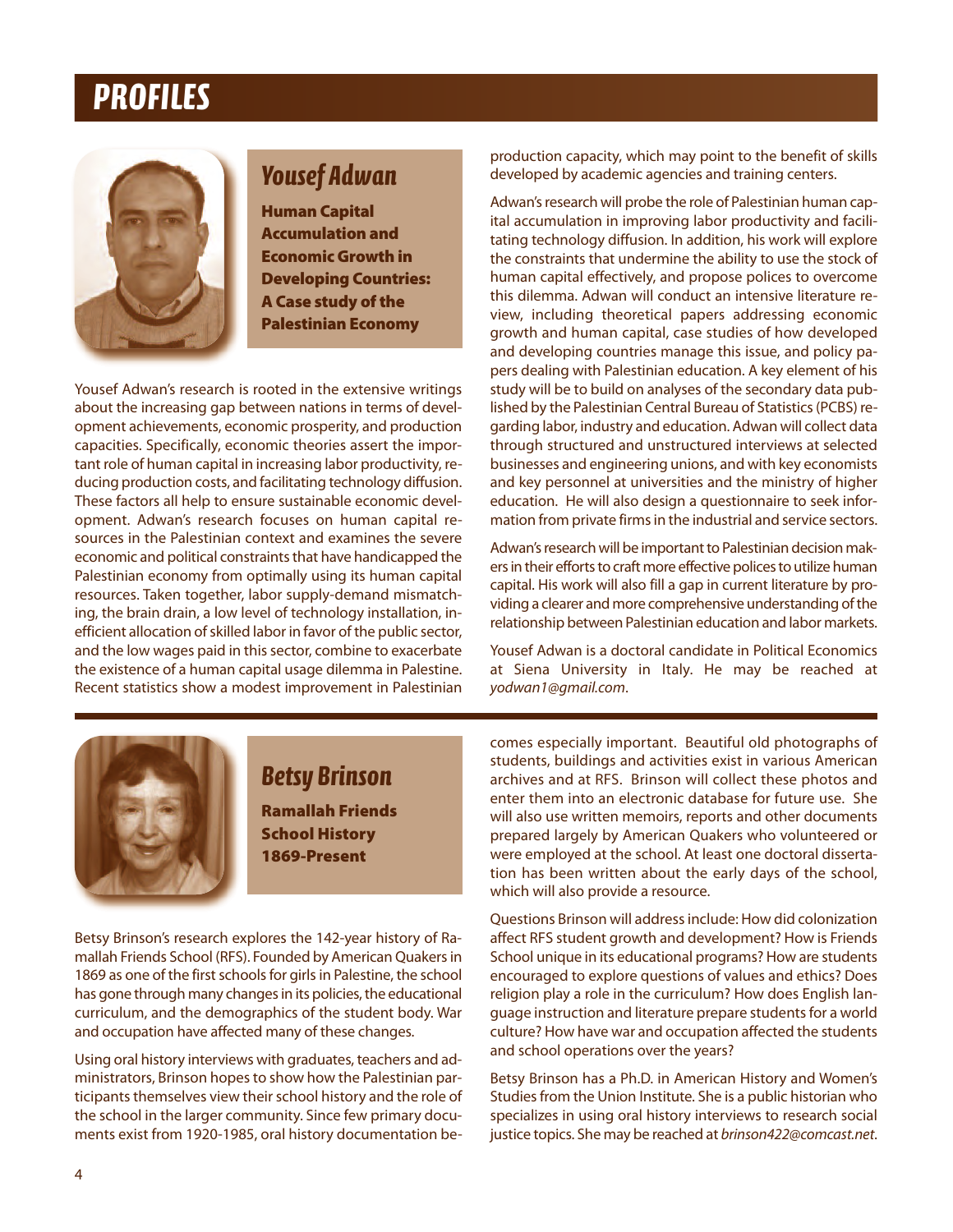

### *Spencer Scoville*

**A Samovar in Ramallah: Graduates of the Russian Orthodox Schools in Palestine**

Spencer Scoville's research explores the influence of Russian literature on the development of Arabic literature during the late 19th and early 20th centuries. This influence flowed primarily through the educational institutions that the Imperial Orthodox Palestine Society (IOPS) established in the Levant between the years of 1882 and 1917 that catered to the Orthodox Christian community. Several graduates of these Russian schools went on to important careers in literature and journalism, making significant contributions to the debates that shaped the intellectual and cultural landscapes of their time. Because of the unique way in which their relationship with Europe was mediated by Russia, they represent an alternative voice in the Arab nahdah (cultural blossoming or renaissance).

Scoville's project examines the texts produced by these individuals through the lenses of postcolonial and translation studies, focusing on the literary translations published in the early 20th century. Close readings of selections from the literary output of prominent graduates from the IOPS schools gives insight into the unique nature of Russian-Arab relations in this period. Scoville's primary source is the journal al-Nafa'is, edited by Khalil Baydas. Since Baydas was a graduate of the Russian schools and tightly connected to Russian culture, his journal contains a large amount of literary and critical material dealing with Russian culture and society in the Levant.

Taken as a whole, the body of literature contained in al-Nafa'is will provide an important window to a neglected element of the Arab literary renaissance. Histories of nahdah literature always refer to the importance of Russian cultural influence, but do not treat it in detail. By examining this instance of cross-cultural exchange, Scoville's research is likely to provide a more thorough understanding of the impact of Russian culture during the nahdah, particularly within the Arab Orthodox Christian community. The relationship between the Russians and the Arab world upset the East/West dichotomy that defines so much of postcolonial theory because it differs substantially from the colonial relationships with the western European powers that typically lay the foundation for discussions of the genealogies of modern Arabic literature.

Spencer Scoville is a doctoral candidate in Arabic literature at the University of Michigan. He may be reached at spensco@umich.edu.



### *Nili Belkind*

**Music, Conflict and Peacemaking: Ethics, Aesthetics and Cultural Policy Across the Israeli-Palestinian Divide**

Music is a powerful resource for the construction and negotiation of cultural, ethnic and national identities. Nili Belkind's project will focus on joint musical projects of Palestinians and Israelis against the backdrop of the conflict, in which conflict-based narratives of identity can be either challenged or asserted. In addition, she will focus on joint musical projects that assert distinct ethnic and national identities, often highlighting Palestinian unity and resistance to Israeli policies. The central questions that she asks are: In what ways might collaborative musical projects constitute individual and group identities that destabilize ideologies of difference rooted in the experience of violent conflict? In what situations is music used to highlight difference in the context of the conflict? How are these projects and associated ethnonational imaginaries interpreted and received by the participants and the public in both Israel and the occupied Palestinian territory (oPt)?

Belkind's research will be an ethnographic study of the different ethical and aesthetic considerations that motivate such projects, and their political significance, across various music genres and performance settings, both in Israel and in the oPt. At the center of this study are the ethno-national imaginaries mobilized through the musical activities of individual artists, NGOs, and government-directed cultural policy. In her analysis of the interpretation and reception for such projects in diverse public spheres, Belkind will examine how diverse public opinions intersect with regional power differentials.

During the 1990s peace process, joint music projects flourished not only within Israel, but also across the Israeli-Palestinian border, establishing an ideology of aesthetics as a site of conflict negotiation. However, the current political climate has affected public opinions such that two dialectic beliefs are in operation: the belief in music's redemptive power to ameliorate conflict situations, and the contradictory belief that music is used by continued on page 6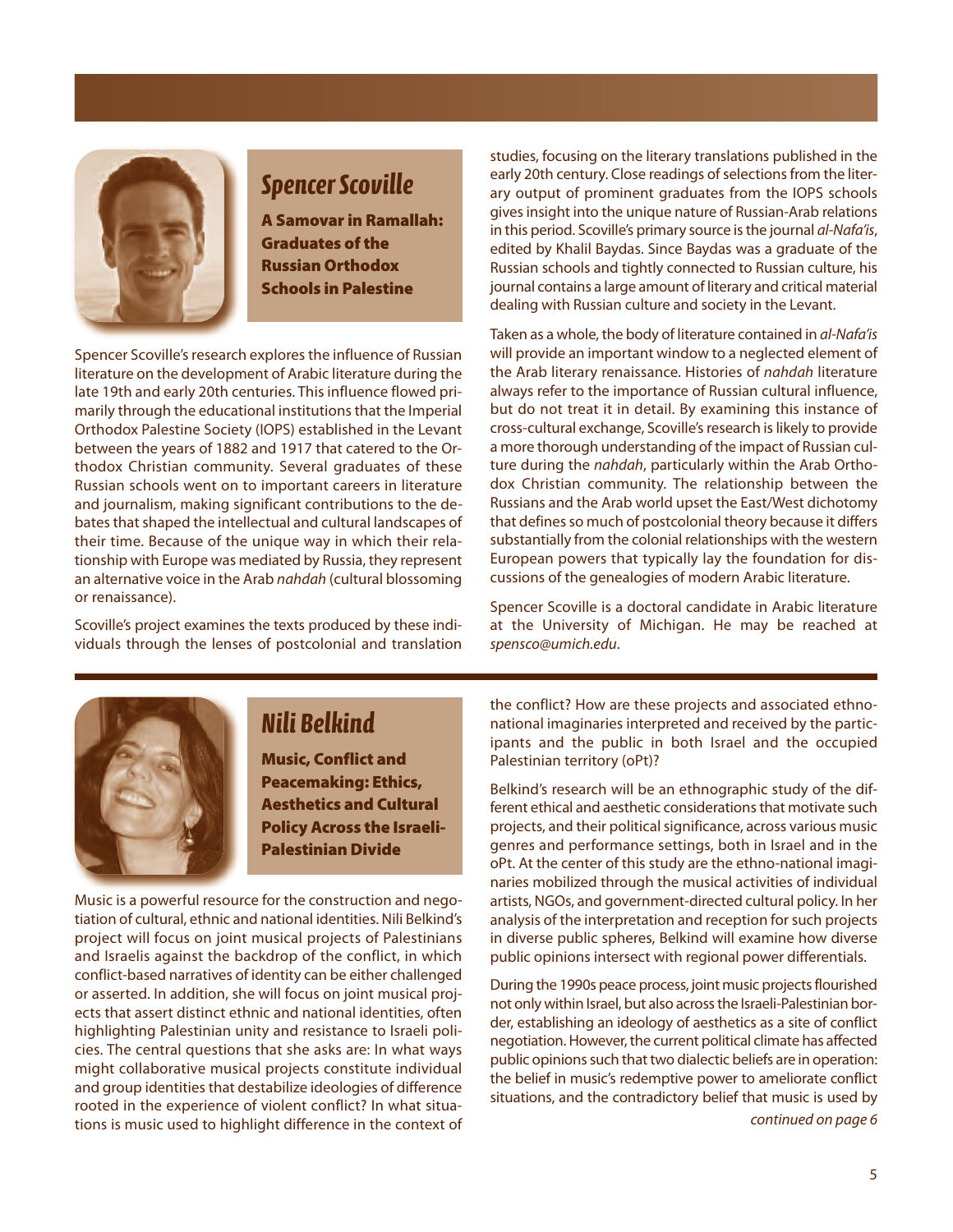## *PROFILES*

### *Profile: Nili Belkind*

(continued from page 5)

hegemonic powers as a tool that aims to project symbolic unity but is ultimately employed to undermine emancipatory projects. Belkind's study aims to highlight individual agency, group identities, and governmentality as key points of entry to understanding the machinations of cultural politics in conflicttorn regions. Ultimately, the study seeks to contribute to the understanding of the potential role of expressive culture as a mediator in the Palestinian-Israeli conflict.

Belkind will conduct participant observation at performances and rehearsals, record interviews, create audio and video recordings of performances, and analyze media and audience reception. Her main areas of investigation will be: individuals involved in diverse musical representations across the Israeli-Palestinian divide, including musicians, promoters and DJs; concerts, annual festivals, and events that showcase joint music projects or that highlight distinct ethno-national identities; organizations that implement cultural policy in the arts to foster peace; as well as organizations that advocate the boycotting of such projects. In this way, Belkind will locate how diverse personal imaginaries of self, ethnicity and community are constructed, expressed in music making, and publicly circulated in a region in which all such imaginaries either contradict or emphasize the boundaries of self and community constructed by the conflict.

Nili Belkind is a doctoral candidate in Ethnomusicology at Columbia University. She may be reached at nb2324@columbia.edu.



### *David "Sandy" Marshall*

**A Children's Geography of Occupation: The Everyday, Imagined, and Emotional Geographies of Palestinian Children**

According to Sandy Marshall, in the context of the Israeli occupation of Palestine, Palestinian children not only bear the physical and psychological brunt of war, but also bear a heavy representational burden—the images of children are contested territory upon which moral and political legitimacy is staked. In different discourses, Palestinian children represent the promise of future liberation; a threat to Jewish demographic superiority; innocent victims of violence; and key targets of humanitarian aid and educational intervention. They are heroes, victims, angels and devils. This research on Palestinian children's geographies will examine these conflicting discourses of Palestinian children and youth, how such discourses are mobilized to suit geopolitical agendas, and how these discourses shape and are reshaped by children's everyday, embodied experiences and practices in Palestine.

Children's experiences in Palestine are shaped by differences in environment, age and social circumstances. Marshall's study will not claim to be representative of the experiences of all Palestinian youth. Instead, his project will aim for deep ethnographic knowledge of a group of youth within a single research site, Balata refugee camp, the largest refugee camp in the occupied Palestinian territories, located near the city of Nablus in the northern West Bank. Marshall will use archival research, semi-structured interviews and critical discourse analysis to examine the discursive constructions of childhood subjectivity and childhood space. He will also employ focus group interviews and participatory visual methodologies, including mental mapping and photo-diaries, to understand how children and youth disrupt the discursive constructions of childhood.

Given the symbolic centrality of children in the Palestinian struggle, surprisingly little is written about their lives or political significance. Likewise, much of the scholarship in the burgeoning field of children's geography remains focused on the local scale of schools and the home, with little consideration given to the significance of these sites within wider national and global geopolitical imaginings. By bringing to the fore underrepresented voices from this conflict (children and youth), Marshall's research will address a large gap in the literature on Israel/Palestine, and will contribute to a growing body of research on children's geographies. His work will also guide a better understanding of the lives of Palestine's youth, thereby offering an insight into the future of the political situation in Palestine.

Sandy Marshall is a doctoral candidate in Geography at the University of Kentucky. He may be reached at djmars2@uky.edu.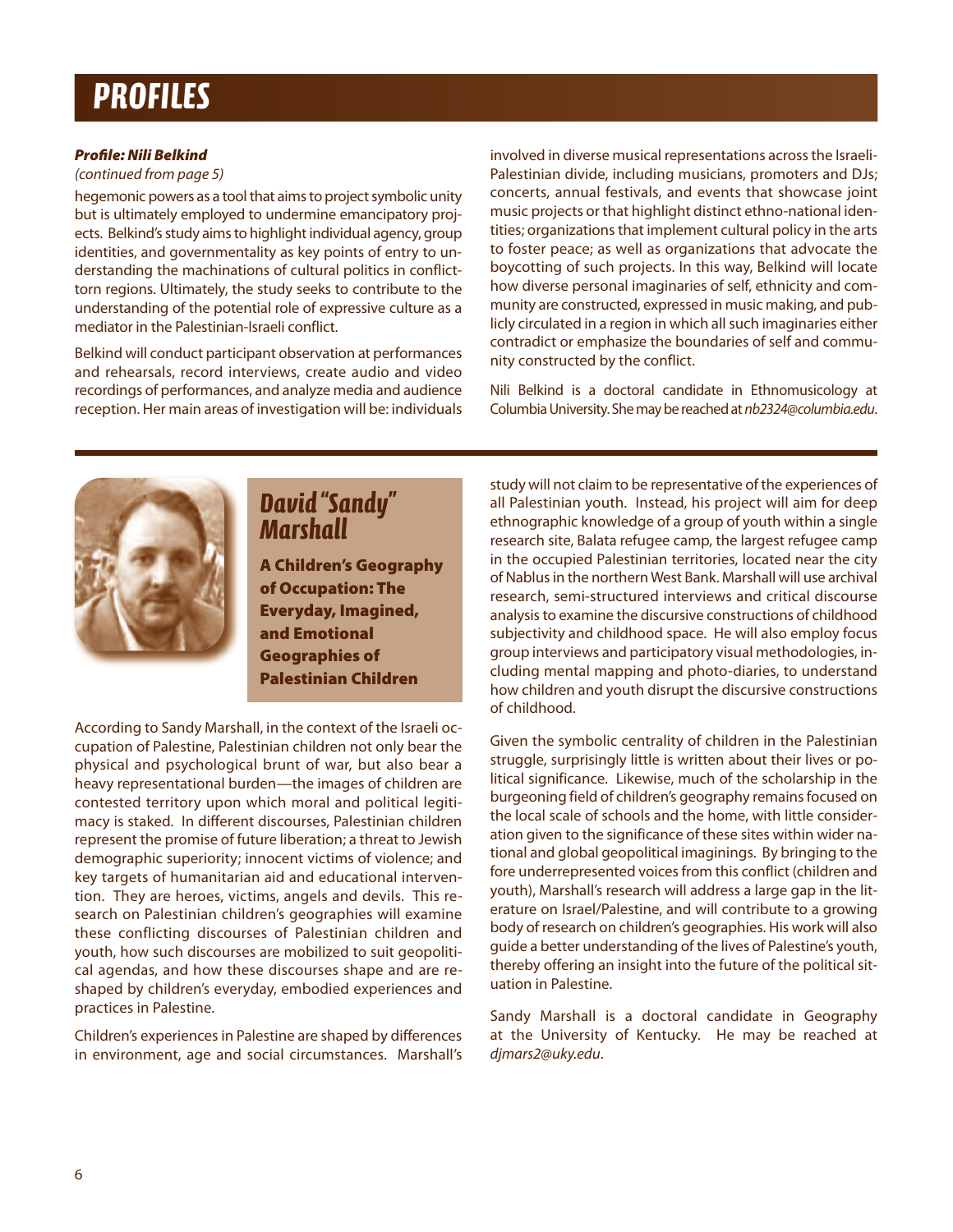

## *Amahl Bishara*

**Two Kinds of Palestinians: A Relationship Framed by the State**

Palestinian citizens of Israel and Palestinians in the Israeli-occupied West Bank share an ethno-national identity and cultural norms. Though they live in close proximity, they enjoy little contact. Amahl Bishara will conduct an ethnographic study of the interaction between these two groups. Her research will illuminate how state policies—whether mundane or highly public—not only create legal categories of people, but also set conditions of possibility for cultural and political life. At the same time, her work will also urge examination of how people of all stripes—in this case, activists, media makers, and small farmers—nevertheless manage to cross boundaries. Her research suggests that sensed and everyday elements of the political can propel and stagnate political action, and enlighten and occlude political vision. Given the shifts in perspective that can happen as one crosses the Green Line, even the distinction between enlightenment and diminished vision can be unclear.

Bishara's research will analyze the barriers to interaction between Palestinian citizens of Israel and Palestinians in the West Bank. Elements of infrastructure, including checkpoints, roads, and even patterns of cell phone service and reception, divide them. In everyday talk, the "presence-absence" of other Palestinians, living different realities in different places, haunts Palestinian conversation. To complement analysis of these factors of division, Bishara will conduct participant observation at sites that bring these two groups into contact, including sites such as summer camps, vegetable markets, and conferences. She will consider not only whether these groups are able to collaborate, express solidarity, or trade, but also how it feels for different people to be on either side of the Green Line: safe, familiar, cosmopolitan, provincial, friendly, or none of these. Finally, she will examine media texts and practices in order to probe whether media have been an effective way of bridging divides across the Green Line.

The divisions between these two groups of Palestinians are stark given their underlying similarities, and their relationship to each other is relatively unexamined. Bishara hopes her research will contribute to a deeper understanding of the lived experiences of citizenship and statelessness, and democracy and military occupation, experiences that can be at once starkly different and unsettlingly similar. Coming to terms with the relationship between these two groups may indeed be critical to forming expectations for the future of all Israelis and Palestinians.

Amahl Bishara is an Assistant Professor of Anthropology at Tufts University. She may be reached at Amahl.Bishara@tufts.edu.



### *Dr. Adnan Al-Hindi*

**Intestinal Parasites and Other Pathogens and the Transport of Vegetables in the Gaza Strip**

The focus of Adnan Al-Hindi's research is the intestinal parasites contaminating common vegetables used in the Gaza Strip. Parasites have been associated with vegetable-or-fruitborne outbreaks of infection including the protozoan parasites *Giardia lamblia*, *Cryptosporidium parvum* and helminthes parasites like *Ascaris lumbricoides* and *Trichuris trichiura.* Vegetables and fruits have been implicated as the route for transmission of a range of different parasites, particularly vegetables transported from farms to markets using animals instead of motorized transport, especially in refugee camps in the Gaza Strip.

Al-Hindi's research will seek to determine the degree of contamination caused by parasites and fecal indicators in the commonly used vegetables in Gaza Strip. Using 175 specimens, the study will investigate five types of vegetables for their contamination with parasites and intestinal pathogens. Bacteriological tests will be done for total plate count and total *E. coli* and fecal coliform. Intestinal parasites are widely endemic in the Gaza Strip, and previous studies have been carried out in the Gaza Strip examining schoolchildren, pre-school children and hospitals. Poor hygiene and the deterioration of sanitation and environmental factors in the Gaza Strip may increase the risk of contamination of vegetables by parasites and intestinal pathogens due to the frequent flooding of sewers and the use of sludge as fertilizers in agriculture.

Adnan al-Hindi is an Associate Professor of Biology at the Islamic University of Gaza. He may be reached by e-mail at *ahindi@iugaza.edu.ps*.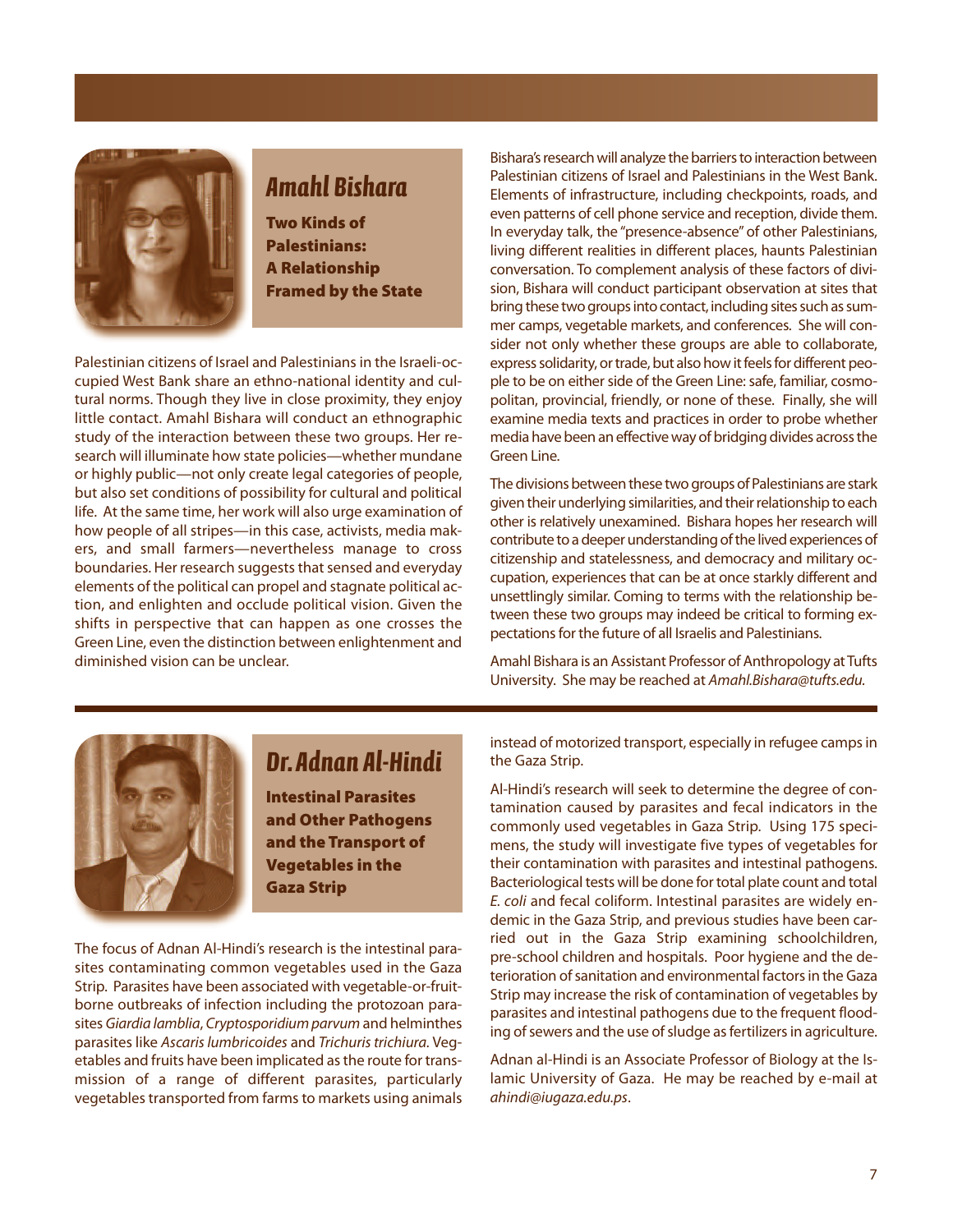## *PROFILES*



Farah Aboubakr Al-Khammash notes that the increasingly painful political situation in

### *Farah Aboubakr Al-Khammash*

**The Folktale as a Site of Framing Palestinian National Identity and Collective Memory in** *Speak Bird, Speak, Again; Qul Ya Tayer***; and** *Arab Folktales from Palestine and Israel*

Palestine, especially after the creation of Israel in 1948, threatens the survival of oral traditions that are a major marker of Palestinian cultural and social identity. The overall aim of her research is to examine the way folktales, and the critical literary apparatus surrounding them, can serve to construct the collective memory and national identity of the Palestinian people. She will focus on three collections of folktales: Ibrahim Muhawi and Sharif Kanaana's Speak Bird, Speak, Again; their Arabic version of the same tales, Qul Ya Tayer; and Raphael Patai's Arab Folktales from Palestine and Israel. Muhawi and Kanaana see folktales as a repository of the values and traditions that shape people's social, communal and family life—and therefore their national project—while Patai sees the folktale as little more than a dead artifact, associated with Bedouin rather than Palestinian culture, in which Palestinian storytellers play no significant role, except as a minority group living in Israel.

Aboubakr's study will highlight the differences between these approaches by examining the'paratextual'elements, such as introductions, footnotes, afterwords and the like, with which the various 'cultural interpreters' surround the folktale collections that they have introduced and annotated. In undertaking this inquiry, her main theoretical framework is known as'framing,'a term drawn from social studies, literary criticism and translation studies. Aboubakr will also examine the nature of Palestinian collective memory, mainly its components, function, and role in developing a new voice for Palestinian identity today.

Similar to other works of art and music, folktales are open to various interpretations and representations. This raises the question of the role of the folklorist and the compiler, who can either safeguard the living voice of a folktale, or silence it. Aboubakr's aim here is to analyze the role of the 'cultural translator' as a mediator of oral literature in general, and particularly of folktales, taking the Palestinian context as her focus. That the compilers of these collections chose the Palestinian folktale, rather than the novel or short story, is significant in understanding their agenda. Her study will also seek to shed light on the different roles a translator can embody, as ethnographer, compiler or folklorist, together with his choice of extensive materials about folktales, which shape ambivalent versions of Palestinian cultural reality and identity. She seeks as well to establish whether the collections of Muhawi and Kanaana and of Patai are regarded in the West and in the Arab world as 'subversive,' 'scholarly' or 'artistic' compared to other compilations of Palestinian folktales.

Farah Aboubakr Al-Khammash is a Graduate Teaching Fellow at Manchester University (UK). She may be reached at farah\_ma@hotmail.com.

# *Thanks to these PARC fellows for their book donations to our library in Ramallah*

**Michelle Campos**: *Ottoman Brothers: Muslims, Christians, and Jews in Early Twentieth-Century Palestine*, Stanford University Press, 2010.

**Maia Carter Hallward**: *Struggling for a Just Peace: Israeli and Palestinian Activism in the Second Intifada*, University Press of Florida, 2011.

**Frances Hasso**: *Consuming Desires: Family Crisis and the State in the Middle East*, Stanford University Press, 2011.

**Kimberly Katz**: *A Young Palestinian's Diary, 1941-1945: The Life of Sami 'Amr*, University of Texas Press, 2009.

**Julie Norman**: *The Second Palestinian Intifada: Civil Resistance*, Routledge, 2010.

**Wendy Pearlman**: *Violence, Nonviolence, and the Palestinian National Movement*, Cambridge University Press, 2011

**Basem Lutfi Ra'ad**: *Hidden Histories: Palestine and the Eastern Mediterranean*, Pluto Press, 2010.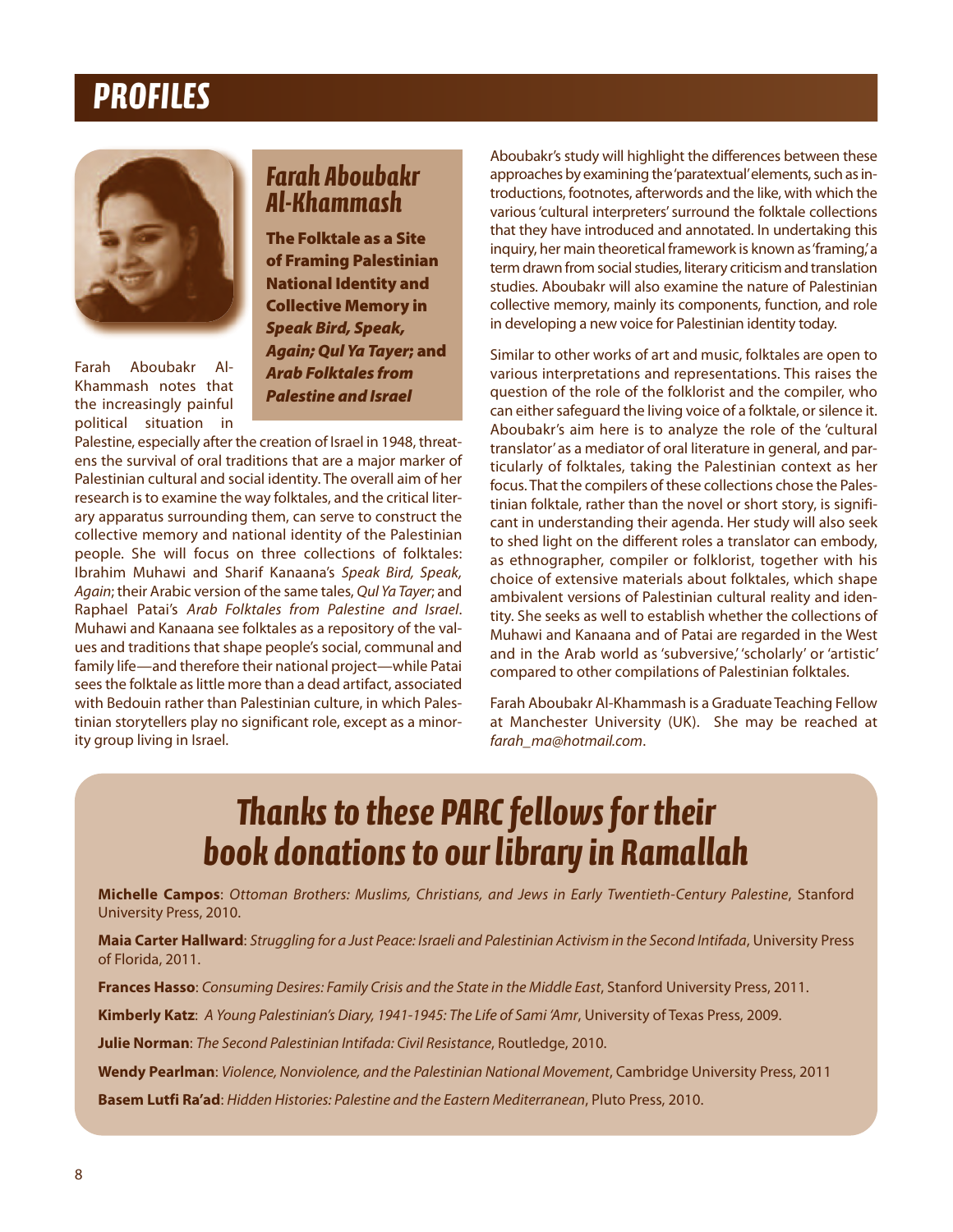# *PARC Board of Directors*

PARC is delighted to announce several new positions on our **board of directors**. At our 2010 board meeting we expanded the board to add a vice president to our officers, an additional institutional members representative, and an additional member appointed by the board. The new office holders and other members are as follows:

**President: Najwa al-Qattan** is associate professor of history at Loyola Marymount University in Los Angeles. She holds a B.A. in Philosophy from the American University of Beirut, an M.A. in Philosophy from Georgetown, and a Ph.D. in History and Middle East Studies from Harvard University. She is the recipient of awards and grants from SSRC, MESA, TSA, and the NEH. She has published articles on the Ottoman Muslim court, the Jews and Christians of the empire, and the Ottoman Great War in journals and books including the *International Journal of Middle East Studies* and *Comparative Studies in Society and History*. She has also served on award committees for the Middle East Studies Association and theTurkish Studies Association.

**Vice President: Rochelle A. Davis** is an associate professor at the Center for Contemporary Arab Studies at Georgetown University. Her Ph.D. is from the University of Michigan in cultural anthropology and modern Arabic literature. Her B.A. is from the University of California, Davis in art history. For more than 10 years, she has studied and conducted research in the Arab world, including Palestine/Israel, Jordan, and Egypt. Her research focuses on refugees and conflict. Among her publications is her book, *Palestinian Village Histories: Geographies of the Displaced*, and a book chapter "Mapping the Past, Recreating the Homeland"in *Nakba: Palestine, 1948, and the Claims of Memory*. In addition, she is working on scholarly articles based on oral histories she collected from Palestinians who lived in Jerusalem before 1948, and she has also published an article on British Mandate education and the Arab College in Jerusalem.



PARC Board of Directors meets at MESA

**Treasurer: Kimberly Katz** is associate professor of Middle East History at Towson University in Maryland. She earned her Ph.D., a joint degree in History and Middle Eastern Studies, from New York University. Katz is the author of two books, *Jordanian Jerusalem: Holy Places and National Spaces* and *A Young Palestinian's Diary: The Life of Sami 'Amr*, and has published articles in *The Muslim World; Comparative Studies in South Africa, Asia and the Middle East; The Journal of Social Affairs;* and in the Arabic-language journal *Hawliyyat al-Quds*. Katz has reviewed manuscripts for *The Levant; Journal of Colonialism and Colonial History; Radical History Review; Arab Studies Journal;* Prentice-Hall (textbooks); University Press of Florida; Routledge; and*Journal Archives de sciences sociales des religions* and grant applications for ACOR-NEH and PARC.

**Institutional representative: Susan Slyomovics** is professor of Anthropology, Near Eastern Languages & Cultures, and director of the G. E. von Grunebaum Center for Near Eastern Studies at the University of California, Los Angeles. Her research interests are gender, visual anthropology and human rights in the Middle East and North Africa. Selected publications include *Clifford Geertz in Morocco*, editor; *Waging War and Making Peace: Reparations and Human*

*Rights*, co-editor; *The Performance of Human Rights in Morocco*; *Women and Power in the Middle* East, co-editor; and *The Object of Memory: Arab and Jew Narrate the Palestinian Village*.

**Institutional representative: Zachary Lockman** is professor of Middle Eastern and Islamic Studies (MEIS) and History at New York University, where he has taught modern Middle Eastern history since 1995. He was chair of MEIS and has also served as director of NYU's Hagop Kevorkian Center for Near Eastern Studies. He served as president of the Middle East Studies Association, is a member of MESA's Committee on Academic Freedom, and is a contributing editor of *Middle East Report*. His main research and teaching field is the social, cultural and political history of the modern Middle East, especially Palestine and Egypt. His books include *Contending Visions of the Middle East: the History and Politics of Orientalism; Comrades and Enemies: Arab and Jewish Workers in Palestine, 1906- 1948*; *Intifada: the Palestinian Uprising against Israeli Occupation* (co-edited with Joel Beinin); and *Workers on the Nile: Nationalism, Communism, Islam, and the Egyptian Working Class, 1882-1954* (coauthored with Joel Beinin). He received his B.A. in Near Eastern Studies from

continued on page 12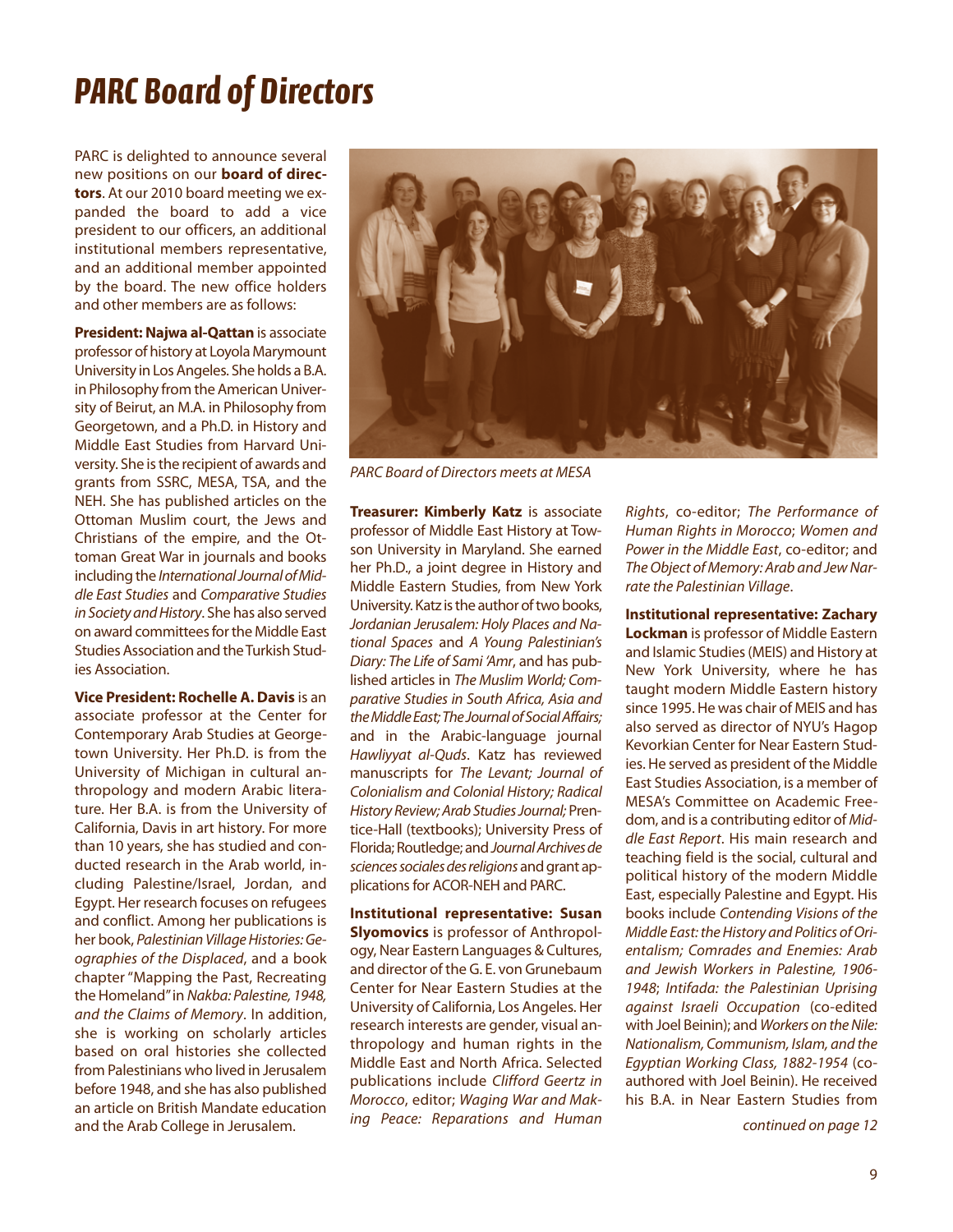## *ALUMNI IN THE NEWS*

**Usamah Salim Shahwan (2004, 2011) public-private partnership as a Strategy for Economic Development in palestine** *(coresearcher Romell Soudah)* and **The compatibility of Business curriculum at palestinian Universities with the actual Demands of the Local Market as perceived by Business graduates and private Sector Managers.** Associate Professor, Faculty of Business Administration, Bethlehem University - ushahwan@yahoo.com

In August 2010, Usamah Shahwan published an article entitled "Reassessment of the Role of Culture in Managerial Behavior: The Case of Palestine" in Advances in Management.

**Nili Belkind (2010) Music, conflict and peacemaking: Ethics, aesthetics and cultural policy across the Israelipalestinian Divide.** PhD Candidate in Ethnomusicology at Columbia University - nb2324@columbia.edu

Nili Belkind's article entitled "A Message for Peace or a Tool of Oppression? Israeli Jewish-Arab Duo Achinoam Nini and Mira Awad's Representation of Israel at Eurovision 2009" was published in the summer 2010 edition of Current Musicology.

**gary Fields (2010) Enclosure: Landscape in palestine in a Not-Too-Distant Mirror.** Associate Professor of Communication at University of California, San Diego - gfields@ucsd.edu

Gary Fields published an article in the Radical History Review (Is. 108, Fall 2010) entitled "Ex-Communicated: Historical Reflections on Enclosure Landscapes in Palestine."

**Heidi Morrison (2010) Faculty Development Seminar.** Assistant Professor in History at University of Wisconsin, La Crosse - morrison.heid@uwlax.edu

Heidi Morrison was granted a Faculty Research Grant from her university to conduct research in the West Bank in the summer of 2011 on memories of childhood violence during the second Intifada. She is also hosting a speaker from the Middle East Children's Alliance who will speak on Palestinian Children's Water Issues at her campus as part of a Midwest tour. Additionally, Morrison published an article on the state of children's history in Palestine in the Fall 2010 Society for the History of Children and Youth Bulletin.

**gail Sahar (2010) Faculty Development Seminar.** Associate Professor of Psychology at Wheaton College gsahar@wheatoncollege.edu

Gail Sahar, a Palestinian-American participant in PARC's Faculty Development Seminar, published a personal reflection entitled "Gaining Perspective: Psychology Professor takes a Closer Look at Palestine" in the Wheaton College Quarterly magazine. In the article, Sahar describes visiting her father's home for the first time, as well as her experiences meeting

Palestinians in schools and NGOs throughout the West Bank and Jerusalem.

**Julie Norman (2007) Beyond the Battikh: Youth participation in Nonviolent activism in palestine.** Associate Professor, Department of Political Science, Concordia University - jnorman@alcor.concordia.ca

Julie Norman's co-edited volume with PARC fellow Maia Carter Hallward, entitled Nonviolent Resistance in the Second Intifada: Activism and Advocacy, was published in 2011 by Palgrave Macmillan.

**Falestin Naili (2005) Memory and oblivion in artas: an El**ement of the Rural History of Palestine. Associated Researcher, Laboratoire de Recherche Historique Rhone-Alpes, Lyons, France - ifnaili@yahoo.fr

Falestin Naili published two articles in the first half of 2011, one of which is in English: "The Millenarist Settlement in Artas and its Support Network in Europe and North America, 1845- 1878" in the Jerusalem Quarterly. Naili's dissertation is also now available online in French at the following link: http://tel.archives-ouvertes.fr/tel-00443901/fr/.

**anthony wanis-St. John (2005)** *Back-Channel Negotiations in the Palestinian-Israeli Peace Process.* Assistant Professor in the School of International Service, American University - wanis@american.edu

Anthony Wanis-St. John's book Back Channel Negotiation: Secrecy in the Middle East Peace Process, which elaborates on research that he pursued with a PARC fellowship, was published by Syracuse University Press in 2011.

**ghassan Haddad (2004) The Zionist co-option of Sport in palestine: constructing the palestinian Sport Narrative.** Consultant for Qatar Olympic Committee gcth1975@hotmail.com

Ghassan Charles Haddad has continued his archival research on Zionism and the International Olympic Committee, which he had worked on as a PARC fellow. After serving ten years as President of the Palestinian Rowing Federation, Haddad moved to Doha where he is currently working with the Qatar Olympic Committee (QOC). His responsibilities include the alignment of elite athlete management strategies in 26 national federations with the QOC's strategic objectives, professional development activities for clubs and federations associated with the Qatar Olympic Academy and Olympic Solidarity's Advanced Sport Management Coursework, and workforce training and publications for the 12th Pan-Arab Games, which took place in Doha in November 2011.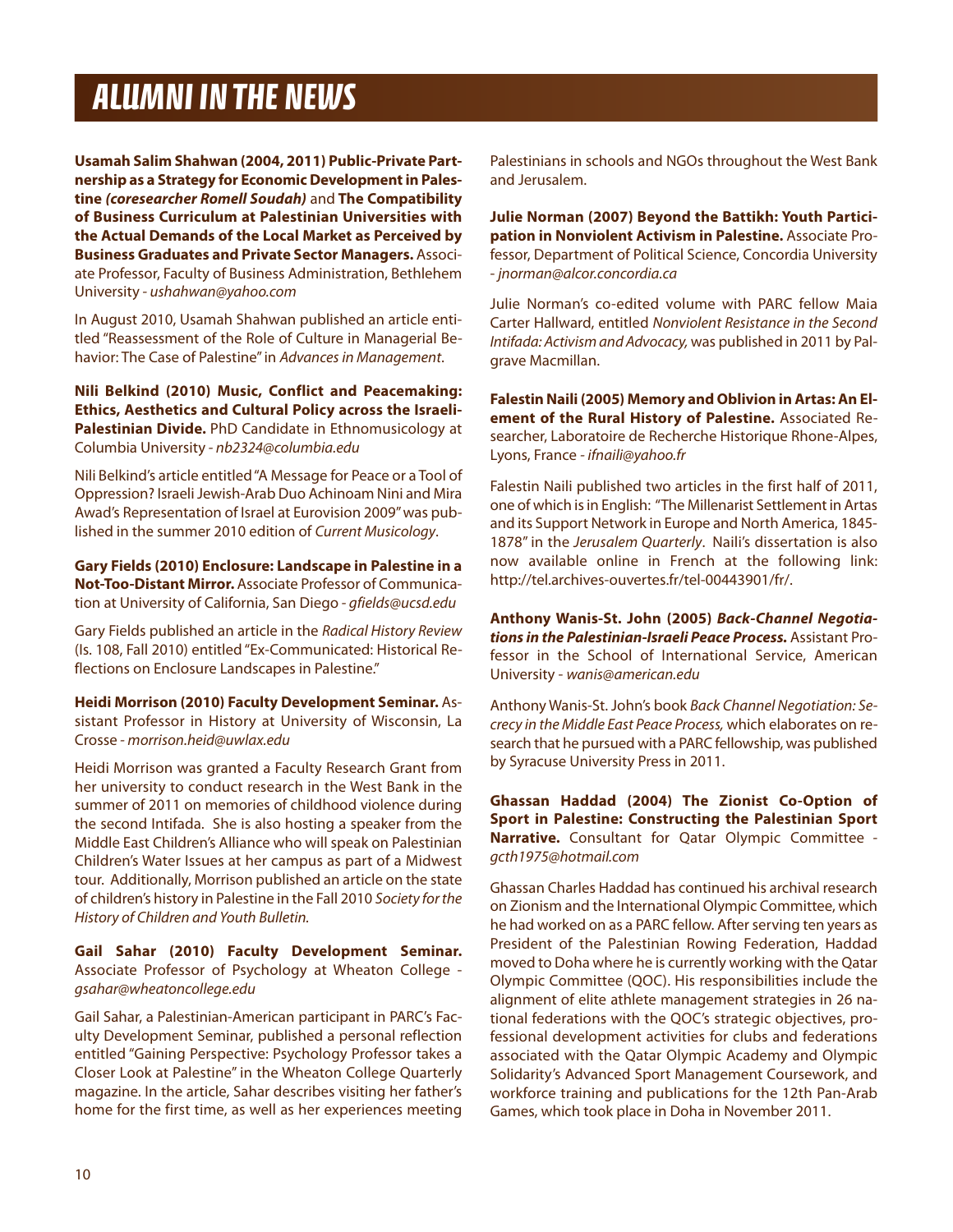**Maia carter Hallward (2004) Building Space for peace: Identity and Discourse in Israel/palestine.** Assistant Professor in the Department of Political Science and International Affairs at Kennesaw State University - mhallwar@kennesaw.edu

The Women's Caucus for International Studies (WCIS) and sponsor Lynne Rienner (Lynne Rienner Publishers) awarded the 2010 Deborah ("Misty") Gerner Grant for Professional Development to Maia Hallward Carter . The WCIS is devoted to upgrading the status of women in the profession of international studies. Hallward's new book, based partially on the research she conducted with her PARC fellowship, is entitled Struggling for a Just Peace: Israeli and Palestinian Activism in the Second Intifada, University Press of Florida. Hallward, along with former PARC fellow Julie Norman, has a forthcoming edited volume with Palgrave Macmillian entitled Nonviolent Resistance in the Second Intifada: Activism and Advocacy.

**wendy pearlman (2004) public opinion, political Frag**mentation, and Capabilities in the Second Intifada: Analy**sis of palestinian Use of Force.** Crown Junior Chair in Middle East Studies and Assistant Professor of Political Science at Northwestern University - pearlman@northwestern.edu

Wendy Pearlman's book entitled Violence, Nonviolence, and the Palestinian National Movement was recently published by Cambridge University Press.

**rhoda Kanaaneh (2003) palestinian Soldiers in the Israeli Military.** Adjunct Associate Professor in Anthropology at Columbia University - rhodakanaaneh@yahoo.com

Rhoda Kanaaneh and another PARC fellow, Isis Nusair, published their co-edited volume Displaced at Home: Ethnicity and Gender among Palestinians in Israel, with SUNY Press in October 2010. The idea for this anthology grew out of a PARCsponsored panel at MESA. Kanaaneh also participated in the workshop at Columbia University (also PARC-supported) that brought together 12 contributors to the volume who are all Palestinian women citizens of Israel.

**Morag Kersel (2003) Selling the past: global Strategies for cultural property protection.** Assistant Professor in the Department of Anthropology at DePaul University mkersel@depaul.edu

In January 2011, Morag Kersel conducted a Wenner Gren-supported field project in the Dead Sea Plain of Jordan (at the site of Fifa), building upon her PARC research on archaeological site destruction and trade in antiquities. In 2010, Kersel's chapter entitled"The Changing Legal Landscape for Middle Eastern Archaeology in the Colonial Era, 1800-1930,"was published in Pioneers to the Past: American Archaeologists in the Middle East, 1919-1920 (Oriental Institute Museum Publications 30).

**Thomas Ricks (2003) Voices from the Schoolyards: Memories of palestine, 1955-1973.** Independent Specialist/Consultant - tmricks@sas.upenn.edu

Thomas Ricks' book Turbulent Times in Palestine: The Diaries of Khalil Totah, 1886-1955 was published by the Institute for Palestine Studies in 2009. This biography of one of Mandate Palestine's best-known educators draws on Totah's diaries, journals, letters, photos, testimonies, and published writings. Ricks' introduction provides a contextualized narrative to Totah's works that charts his journey from his childhood in Ottoman Ramallah and studies at Columbia University to his career as the principal of the Quaker Friends School in British-Mandate Ramallah.

**Michelle campos (2001) a Shared Homeland and Its Boundaries.** Assistant Professor in Modern Middle East History at University of Florida - mcampos@ufl.edu

Michelle Campos's bookOttoman Brothers: Muslims, Christians, and Jews in Early Twentieth Century Palestine, which was based on her PARC-funded research, was published by Stanford University Press in the fall of 2010. Ottoman Brothers explores the development of Ottoman collective identity, tracing how Muslims, Christians, and Jews became imperial citizens together. In Palestine, even against the backdrop of the emergence of the Zionist movement and Arab nationalism, Jews and Arabs cooperated in local development and local institutions as they embraced imperial citizenship.

**Khaled Furani (2001) Modern poets contesting power.** Assistant Professor in the Department of Sociology and Anthropology, Tel-Aviv University - khaled@post.tau.ac.il

Khaled Furani presented themes from his latest essay entitled "The Ethnographic Arriving of Palestine" at Georgetown University in October 2011.

# *Seeking Publication Information from PARC Fellows*

Please help us build our Website resources with information on your publications related to Palestine. Send complete information to us.parc@gmail.com. (If you did not receive an earlier email on this, we may not have your current email address.)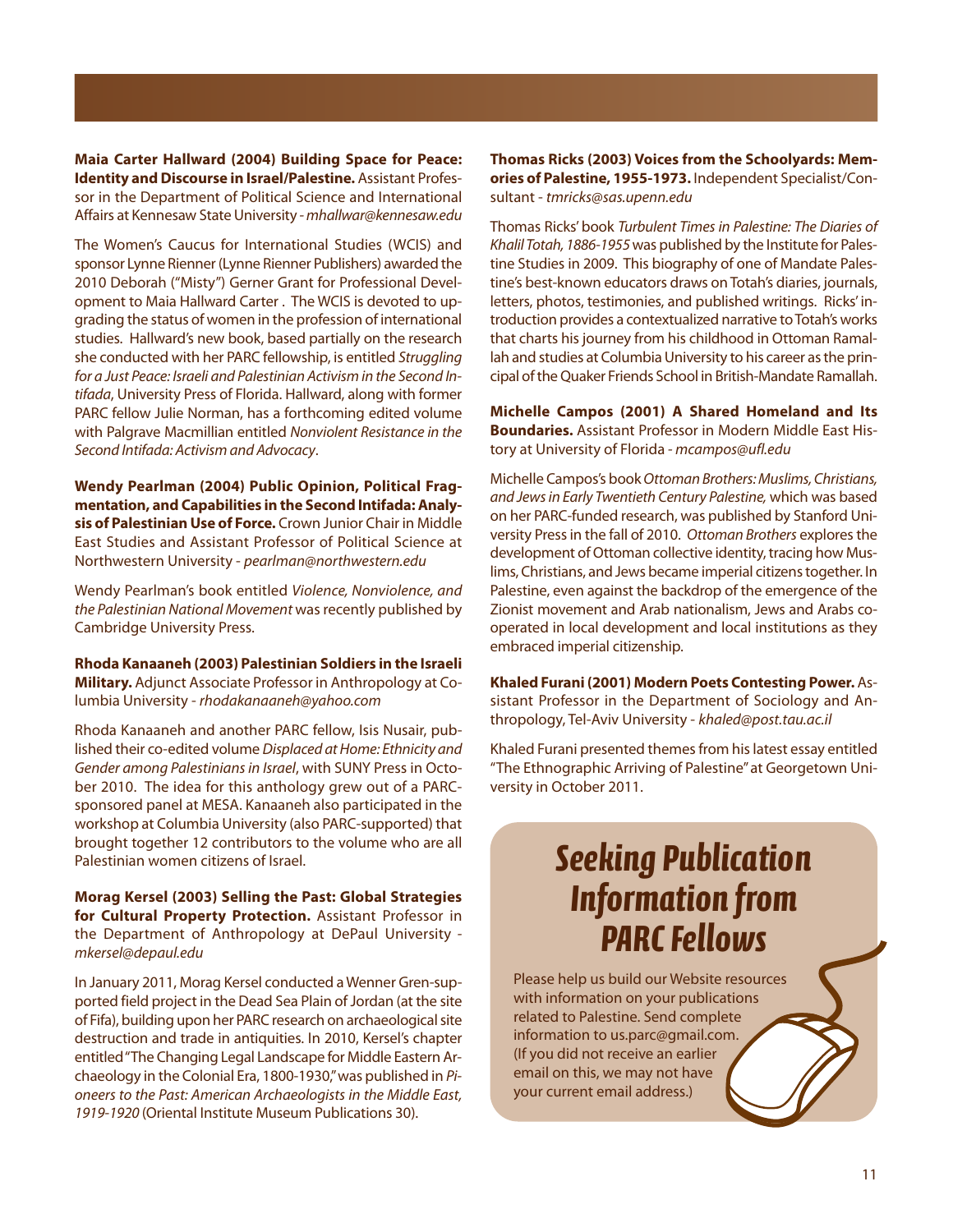# *Najib and Abla Khoury Fellowship*

Thanks to the generosity of Dina and Alfred Khoury, PARC is honored to inaugurate the Najib and Abla Khoury Fellowship for Palestinian researchers. This fellowship, which will be awarded annually, honors two individuals whose lives were intricately woven into the history of Palestine. They, like all Palestinians, found their lives changed by forces outside their control. They settled in West Jerusalem as a young family, moved to Bethlehem as refugees after 1948, and then raised their children in East Jerusalem. They believed in the importance of education and its vital role in building and sustaining the strength of the Palestinians.

Najib Khoury was born in Nablus, graduated with a B.A. from the Pittsburgh Theological Seminary, and did his graduate studies in theology at American University in Washington, D.C. He was a theologian, an amateur archeologist, and a scholar. He had an enduring love of books and reading and valued education above all else. Honest to a fault, he worked hard to educate his children.

Abla Haddad Khoury was born in Haifa. She was a bright, fun and funny woman with a sharp sense of humor. A trailblazer for her generation, she was one of the first women to attend college in the 1930's. She raised four children and helped them to find their paths in life. Both she and Najib died and were buried outside their beloved homeland of Palestine. The Najib and Abla Khoury Fellowship for Palestinian researchers pays tribute to Najib and Abla's memory and their many contributions.

# *PARC Panel at MESA in San Diego and George Washington University*

PARC arranged a double panel at the 2010 Middle East Studies Association meeting in San Diego; both parts focused on Islam and politics in Palestine. The first part of the panel brought together four scholars from the region: Mouin Rabbani from Amman, and Helga Baumgarten, Ghada Al-Madbouh, and Moussa Abou Ramadan of Birzeit University; Nubar Hovsepian served as chair and Glenn Robinson as discussant. Participants in the first panel came through Washington on their way to San Diego and held a lively public discussion of Palestinian politics hosted by George Washington University. The second part of the panel at MESA consisted of three papers by Holger Albrecht, Nathan



PARC panel at 2010 MESA

Brown and Loren Lybarger that sought to put the Palestinian experience in comparative perspective. Brown served as chair and Laurie Brand as discussant. More than 70 people attended the session that included thoughtful questions from an interested audience.

#### *PARC Board of Directors* (continued from page 9)

Princeton and his Ph.D. in History and Middle Eastern Studies from Harvard.

**Board appointed member: Dina Rizk Khoury** is an associate professor of history and international relations at George Washington University. She is the author of *State and Provincial Society in the Ottoman Empire, Mosul 1540- 1834*, and has published numerous articles in journals and edited volumes. Khoury is currently writing a book on war, citizenship and memory in Ba'thist Iraq. She has served as a manuscript reviewer for Cambridge University Press, SUNY Press, St. Martin's Press, Oxford University Press, and Westview Press. She reviewed articles for *Ethnohistory*,

*International Journal of Middle East Studies*, and *Comparative Studies in Society and History*, and worked as book review editor for the *International Journal of Middle East Studies*. She has also reviewed grant applications for the NEH, SSRC and ACLS, and is a Guggenheim fellow.

PARC is grateful to have these distinguished scholars join our board and assume positions of leadership. A complete list of board members is on page 2 of this newsletter, and more detailed biographies of all board members can be found on PARC's website at http://parc-uspal.org/who.htm. A letter from PARC's new president, Najwa al-Qattan, is on page 1 of this newsletter. We welcome Najwa's thoughtful leadership.

*Visit PARC at http://parc-us-pal.org for up-to-date information on fellowships, current activities, and resources on Palestine, including the new Jerusalem Archives.*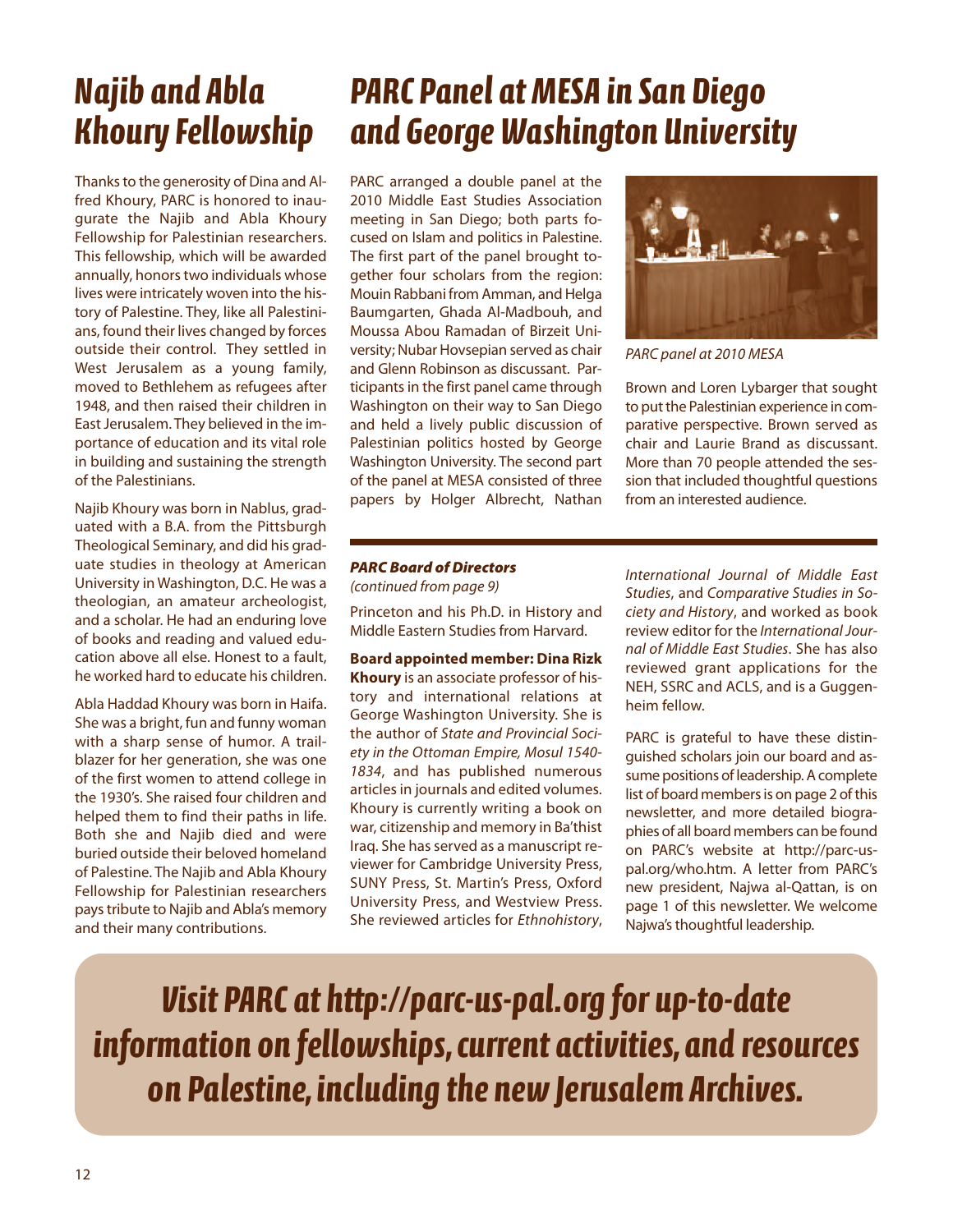## *ALUMNI SYNOPSES OF FINAL REPORTS*

#### **Sherene Seikaly (2008-2009) Nutrition, colonial Development, and war-Making in 1940s palestine** (sseikaly@ aucegypt.edu)

Food and nutrition were important conceptual and institutional sites through which British, Palestinian Arab, and European Jewish actors formulated new ideas of development and welfare. A look at the less-studied social welfare component of the broader development shift of the 1930s in British and French colonies reveals an intricate process of forging society and state in 1940s Palestine. Officials in London and Jerusalem created new categories of the "needy" and the "destitute" based on testing and surveying "basic needs."Thus, the"destitute"in Palestine was a figure to be sought out and reformed under the ambit of governmental institutions: the school luncheon, the municipal kitchen, or a food stamp distribution center. AsWorldWar II intensified and Mediterranean trade came to a halt, officials in Palestine switched gears to focus on the immediate imperative of well-fed and productive soldiers and workers. A broad rationing scheme in the cities and towns of Palestine changed people's relationship to food. For Palestinian nationalists, municipal leaders, and reformers, the science of nutrition was a key imperative in forging the healthy and modern home and nation. Nutrition and welfare were key arenas for distinguishing the state as a supervising, reforming and discrete entity separate from the social, albeit colonial and highly fragmented, body of the Palestinian nation.

The differences between European Jewish and Palestinian Arab experiences of service provisions, welfare, and food rationing were deep. Through institutions such as Hadassah and the Vaad Leumi, European Jews, consolidated their "machinery of distribution"of food and welfare services. Palestinian Arabs, for their part, had a long-standing tradition of charitable organizations beginning at the turn of the century. During the 1940s, municipal Arab leaders attempted to transition from charity provision to a more systematized form of food and service distribution. As a reaction to the Palestine government's parsimonious approach to food and welfare provision, Jewish and Arab municipal leaders joined forces in 1942 in an ephemeral, but nevertheless unprecedented, campaign for the "basic needs" of the "Palestinian citizen."

### **Natalie K Jensen (2008-2009) Mobility within constraints: gender, Migration, and New Spaces for palestinian women** (nataliekayjensen@gmail.com)

Jensen's research topic focuses on the geographic scale of the household and the everyday life of young, single and educated Palestinian women referred to as binat Ramallah or 'Ramallah girls.' This population skillfully navigates the dual spaces of home/household in their respective towns and villages throughout Palestine, as well as the demands of work and social and economic obligations in Ramallah. Jensen examines this population as internal economic migrants, demonstrating the distinctive gendered dimensions of the new and dynamic Palestinian economic geography in which they navigate. These women are located at a critical site and time, transgressing normative gendered economic roles, while still valuing and reproducing aspects of the patriarchal structure in which they live. Many of these women endure dramatic personal and social upheaval in the cosmopolitan space of Ramallah, while contending with structural and individualized forms of discrimination—including poor working conditions, little guarantee of permanent or long-term employment, a lack of adequate housing, public harassment, and their moral character being questioned. They are also tied to the family household financially and are expected to return periodically. Living and working in Ramallah subjects them to the hassles and harassment of a commute interrupted by the Israeli occupation. These courageous women are choosing a path that some view as radical, or even revolutionary, because it defies, out of necessity, the established social norms which informally proscribe their living"alone"in Ramallah.

### **Dana Hercbergs (2008-2009) Narratives on growing Up in Jerusalem since 1948** (hercbergs@yahoo.com)

Palestinian and Israeli Jerusalemites who grew up during the late British Mandate and Jordanian eras articulate their memories of childhood and youth in a variety of verbal genres in both private and public domains. Their discourses about the past are shaped by their current social and political positions in the city, such that descriptions of their youth are punctuated by ideological statements about such themes as Arab-Jewish relations, communal life, religious identity, and the landscape. Overall, the recollections of Jewish Jerusalemites are articulated from the vantage point of a relatively stable present, implicitly granting speakers and audience permission to indulge in reflection on cultural themes, including nostalgia for the bygone days of the Jordanian period and earlier. Palestinian projects initiated by organizations based in East Jerusalem focus on the needs of the present, self-preservation and stability, juxtaposing a better pre-1967 and pre-1948 past with the current state of affairs. Research demonstrates that young people are becoming more localized in their movement, and thus increasingly limited to their respective Arab or Jewish areas in the city. This lack of familiarity with the urban terrain is a result of the limitations of living in a divided city.

Hercbergs' research is a rich resource in terms of presenting the city's history from the perspectives of its residents, particularly its young inhabitants. In the public sphere, alternative guided tours of Jerusalem's neighborhoods based on residents' memories could be formed around a variety of themes, including children's spaces in the city. Academically, the research expands the field of youth studies in the Middle East. It demonstrates how assessments of the present are implicated in oral history, and the way that larger-than-local institutions are implicated in the representation of local culture and identity.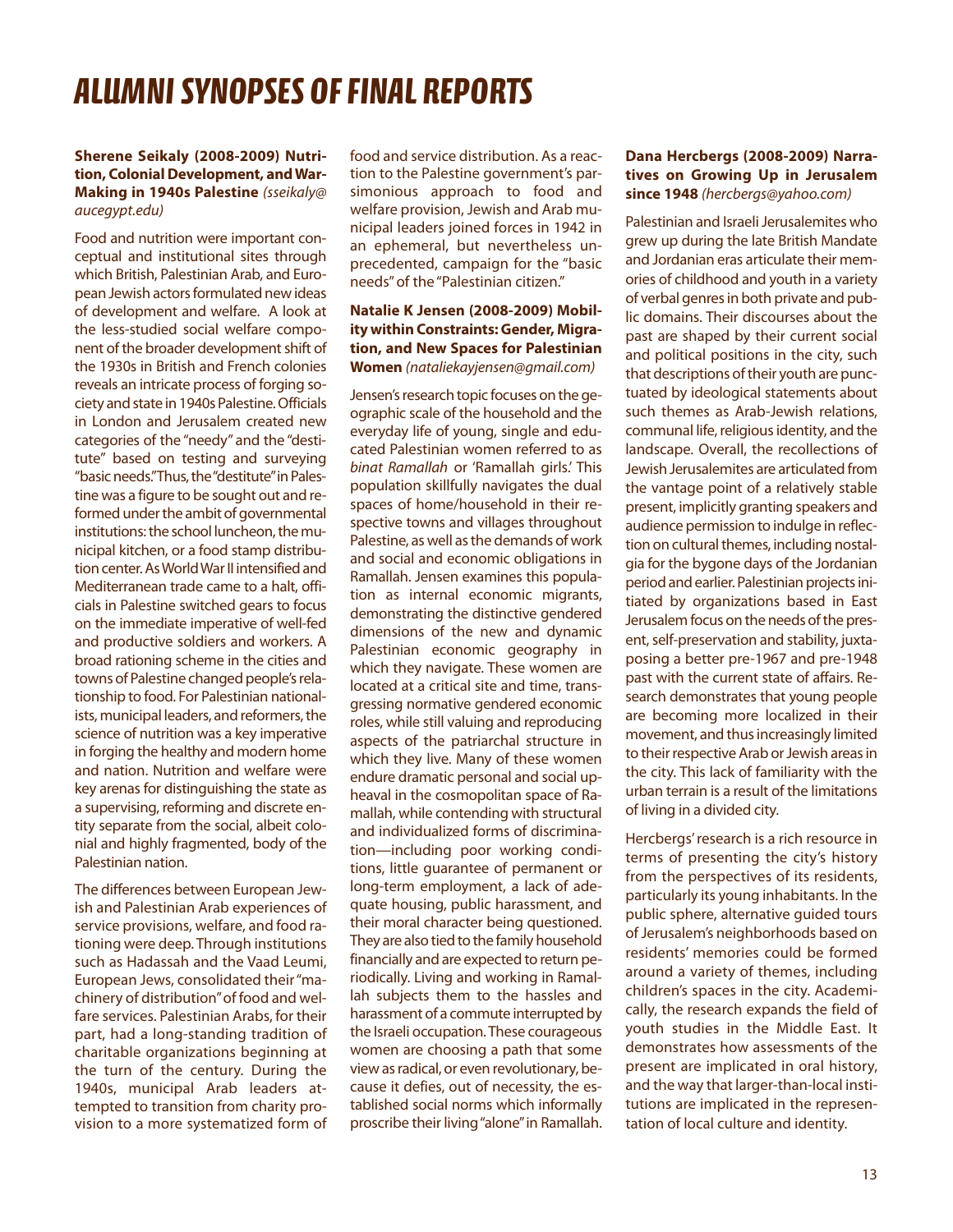# *RECOGNIZING YOUR SUPPORT*

We would like to recognize the following institutions and individuals who have contributed financial support over the past year.

Thank you for your membership and donations that help to support scholarship in Palestinian studies.

#### **Individual or Institutional Patron (\$1,000 or Above)**

Betsy Brinson Charles Butterworth Nancy & Omar Kader Dina & Alfred Khoury Ann Lesch Abdul Muhsin al-Qattan Leila Mikdadi al-Qattan Najwa, Leenah & Omar al-Qattan Philip Schrodt Judith Tucker Council of American Overseas Research Centers

#### **Institutional Supporting (\$500)**

New York University, Hagop Kevorkian Center for Near Eastern Studies University of California Berkeley, Center for Middle East Studies University of Maryland, College Park, Anwar Sadat Chair for Peace and Development Villanova University, Center for Arab and Islamic Studies

### **Institutional Supporting (\$250)**

Columbia University, Center for Palestine Studies Georgetown University, Center for Contemporary Arab Studies George Washington University, Institute for Middle East Studies Mississippi State University, Cobb Institute of Archaeology University of California Los Angeles, Center for Near Eastern Studies University of North Carolina at Chapel Hill, Carolina Center for the Study of the Middle East and Muslim Civilizations

### **Institutional (\$100)**

Brown University Duke University, Islamic Studies Center Foundation for Middle East Peace Levant USA, Inc. Loyola Marymount University Portland State University, Middle East Studies Center

University of Arizona, Center for Middle Eastern and North African Studies University of Michigan University of Pennsylvania, Middle East Center Tufts University, Fares Center for Eastern Mediterranean Studies

### **Individual Supporting (\$200-\$999)**

Lila Abu-Lughod Joyce Ajlouny & Ziad Khalaf Laurie Brand Brian Barber Marita Boullata Louise Cainkar Lawrence Davidson Rochelle Anne Davis Layth Elmusa Ellen Fleischmann Lina Hamadeh Mazen Hanna Nubar Hovsepian Robert James Penny Johnson Rhoda Kanaaneh Kimberly Katz Mona & Rashid Khalidi Zachary Lockman Loren Lybarger Nabil Matar Philip Mattar Penelope Mitchell Jennifer Olmsted Eileen & John Olmsted Don Peretz Julie Peteet Nanette Pyne Susan Slyomovics Charles D. Smith Ghada & Ayoub Talhami Emily Voight Jess White Amy Lear White Jennifer Wicke Farhat Ziadeh

### **Individual Sponsoring (\$26-\$199)**

Diana Allan Naser Alsharif Barbara Aswad Bilal Ayyub Aida Bamia Joel Beinin Craig Campbell Neil Caplan Morris Coburn

Rory Conces Ramsey Dahab Michael Daher John Damis Nina Dodge Beshara Doumani John Ferré Nancy Gallagher Florence Gaub David Greenhalgh Benson Harer, Jr. Nadia Hijab Hala Jadallah Christine Leuenberger Persis Karim Osamah Khalil Laleh Khalili Rana Khoury Sawssan & Wael Khoury Alma & Khalil Korkor Vickie Langohr Christopher Lee Gregory Mahler Samuel E. Mattar Weldon Matthews Ann Elizabeth Mayer Heidi Morrison Silvia Nagy-Zekmi Eisuke Naramoto Maryvelma O'Neil Christine Pinch William Quandt Mohamed Rabie Sarah Rogers Gail Sahar Grace Said Yasmin Saikia Mahasin Saleh Robert Sauders Marilyn & Thomas Schaub May Seikaly Sherene Seikaly Nahda Shehada Kim Shively Irene Siegel Nagendra & Allison Singh Peter Sluglett Paul Spickard Christopher R. Stone Lucian W. Stone Carey Suleiman & Mervon Mehta Stephen Tamari Janice Terry Lee Tesdell Mark Tessler Samira Tuffaha Neal Walls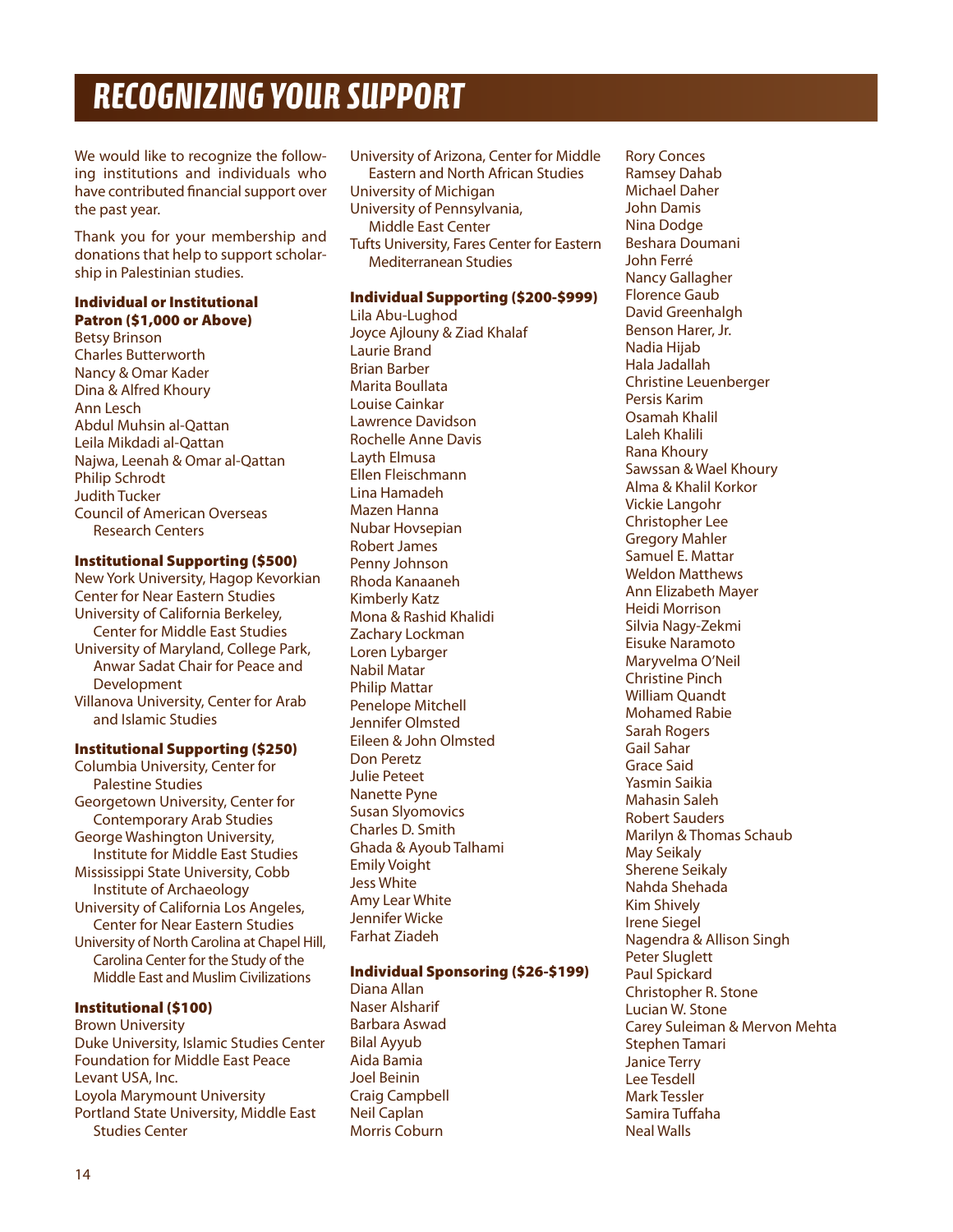Nadia Yaqub Charles Zerner

#### **Individual (\$25)**

Rabab Abdulhadi Ihsan Alkhatib Mondher Ben-Hamida Mary Boger Afshan Bokhari Nathan Brown Martin Bunton Christopher Corley Karen Culcasi Leena Dallasheh Denise DeGarmo Katherine Dillion Paul Edleman Tayeb El-Hibri Aida Essaid Nell Gabiam Florence Gaub Hind Ghandour Jacqueline Guzda Awad E. Halabi Maia Carter Hallward Dana Hercbergs Herbert Kelman Rami Kishek Elizabeth Kolsky Ava Leone Carol Malt Roberto Mazza

John McTague Ylana N. Miller Sharon Morrison Issam Nasser Julie Norman Augustus Norton Isis Nusair Michael V. Perez Donna Perry Jane Power Kareem Rabie Shira Robinson Mary Ryan-Morris Edward Sayre Zeina Seikaly Ella Shohat Andrea Stanton Rebecca Stein Barbara Stowasser Nura Suleiman Antony Sullivan Elizabeth Thompson Faedah Totah Margaret VanBuskirk Mark Yoffe

### **Student (\$15)**

Benjamin Acosta Yara Asi Lauren Banko Joshua Barer Ryvka Barnard

Catherine Baylin Nili Belkind Hilary Falb Deena Faruki Erica Ferg Toufic Haddad Ryan Hammack Anaheed Al-Harden Trisha Hernandez Natalie Jensen Rammy Korkor Emilie LeFebvre Ethan Morton-Jerome Yousef Munayyer Sarah Parkinson Michael Ran-Rubin Joshua Rickard Karen Ross Kevin Schluter Suzanne Schneider Nathan Swanson Omar Tesdell Theodore Van Loan

#### **Grants**

Council of American Overseas Research Centers Office of Prime Minister Salam Fayyad Palestine Investment Fund U.S. Department of Education U.S. Department of State - Bureau of Educational & Cultural Affairs

### *Carnegie Grant Supports PARC Lectures, Paper Presentation, and Symposium*

(continued from page 1)

class lectures and a large public lecture on the intersection of Islam and politics in Palestine, and a brunch for faculty members on CAORC opportunities. **Heidi Morrison of the University of Wisconsin, Lacrosse,** welcomed PARC board member **Loren Lybarger of Ohio University** in April of 2011 for three class talks and discussions on Islam and politics in Palestine as well as an interview on the local public radio station based on the campus. The interview focused on the Somali Muslim immigrant community in the United States. Also in April,**Gail Sahar of Wheaton College in Massachusetts** organized a lunch with students and a campus lecture on



Loren Lybarger

prospects for the Palestinian-Israeli peace process by**Nathan Brown**. (A separate Carnegie grant funded this event.)

**Louise Cainkar of Marquette University** received funding to **present a paper** entitled "Muslim American Children of Immigrants: The Role of Transnational Identities and Experiences in American Being and Achieving" at the 2011 American Sociological Association annual meeting.The paper was based on preliminary analysis of 93 face-to-face qualitative interviews with Arab American Muslim (and some Christian) teenagers living in Jordan, Palestine, and Yemen. Interviews were conducted in 2011. PARC was delighted with this opportunity to reach out to professional associations beyond MESA.

The initiative also provided funding to PARC board member **Jennifer Olmsted of Drew University** for a **symposium**on"Social Justice, Gender, and Islam." Three women, Muslim scholars/activists, all of whom are involved in (re)interpreting Islam through a gender lens, led a daylong symposium with lectures by the three guest speakers, as well as breakout sessions, in which members of the Drew community interacted with the speakers in smaller groups to discuss questions of social justice, gender, and interfaith dialog.